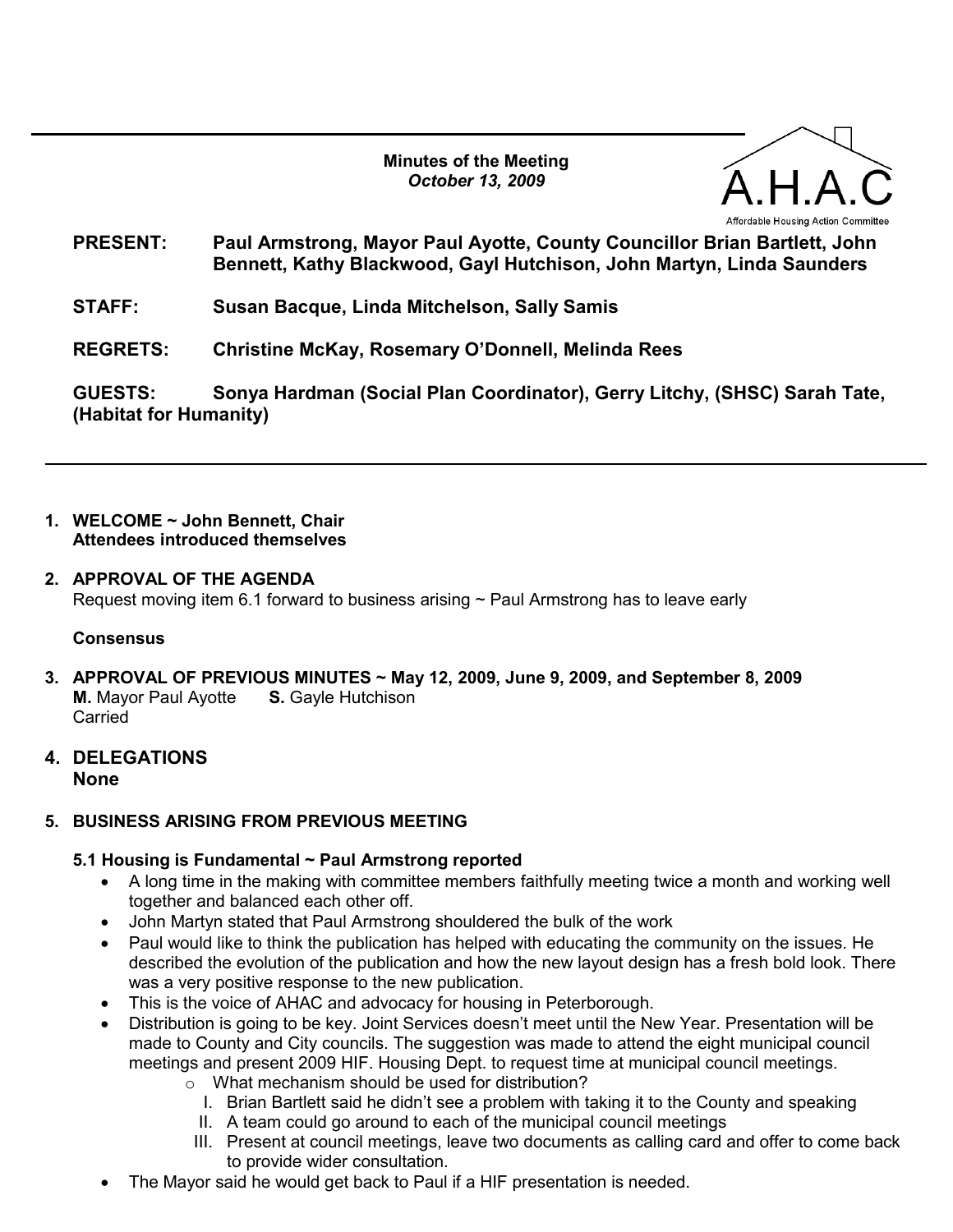- Paul stated that this is a society that tolerates people that are cold, wet, infested and crowded. That food banks and starvation are not going away but it seems we are content with living conditions. The municipal role is to put pressure on higher levels of government.
- John Bennett thanked Paul Armstrong on behalf of AHAC for the excellent work done.

## 5.2 Ratification of AHAC feedback on Official Plan Amendment

 Electronic vote taken May 18, 2009 Motion to ratify the AHAC feedback on the OPA M. Mayor Paul Ayotte **S. John Marytn** Carried

### 5.3 ACT Proposal Status Report ~ Susan Bacque reported

- Charette held at Bridgenorth community centre on Wed. Sept. 30
- Very successful, positive experience for participants, approx. 40 people attended
- Minutes will be recorded and reported back to the funders. They can be considered in the Official Plan review specifically with regard to the secondary suites
- Good representation from various sectors. Good diverse group: Planners, public health, and realtors.
- Fostering community acceptance of Secondary suites.
- Topics covered:
	- Creative ways to encourage Secondary suites
	- **EXEC** Legal & Liability, Health and Safety & Regulatory Issues
	- **EXECONING & Land use issues**
	- **EXECOMMUNITY ACCEPTANCE OF SECONDARY Suites**
- City staff was very helpful, on time and well organized. Excellent facilitating and presentations
	- Susan will pass comments onto Cheryl, Amy, Paul, Rob and Rebecca (as she started the proposal).
- Results to be shared with County planners and other municipalities

### 5.4 Provincial Housing Strategy ~ Consultation Session ~ Sept. 17, 2009 ~ 6:30p.m. - 9:30p.m

Three attended the Lindsay Consultation  $\sim$  John Martyn, John Bennett and Cheryl Lyon

- AHAC meeting prior to the consultations was helpful
- 18 sessions held across Ontario using the five questions. MMAH will use results to develop the Long Term Affordable Housing Strategy.
- Excellent for preparation to develop our own housing strategy.
- All attendees received a thank you letter from Minister Watson. John Bennett reported on a letter in reply that he sent to Minister Watson from the RHINO group highlighting the special needs of rural communities in trying to provide a focal point to represent the outlying communities of Ontario.

# 6 REPORTS FROM COMMITTEES / WORKING GROUPS

# 6.1 Supply Committee ~ John Bennett

- Meeting held Oct. 7 with two new members.
- John Martyn to chair for a few months and raise awareness for the committee
- Poverty Reduction Network has agreed to let the AHAC Supply committee be the housing lead at the Network.
- Build something similar to food network that has an active committee of 12 and reaching out to 100 to:
	- 1) Build membership
	- 2) Focus on elements of OP where AHAC could have a voice
		- **Secondary suites**
		- **-** Affordability
		- Retiring of mortgages